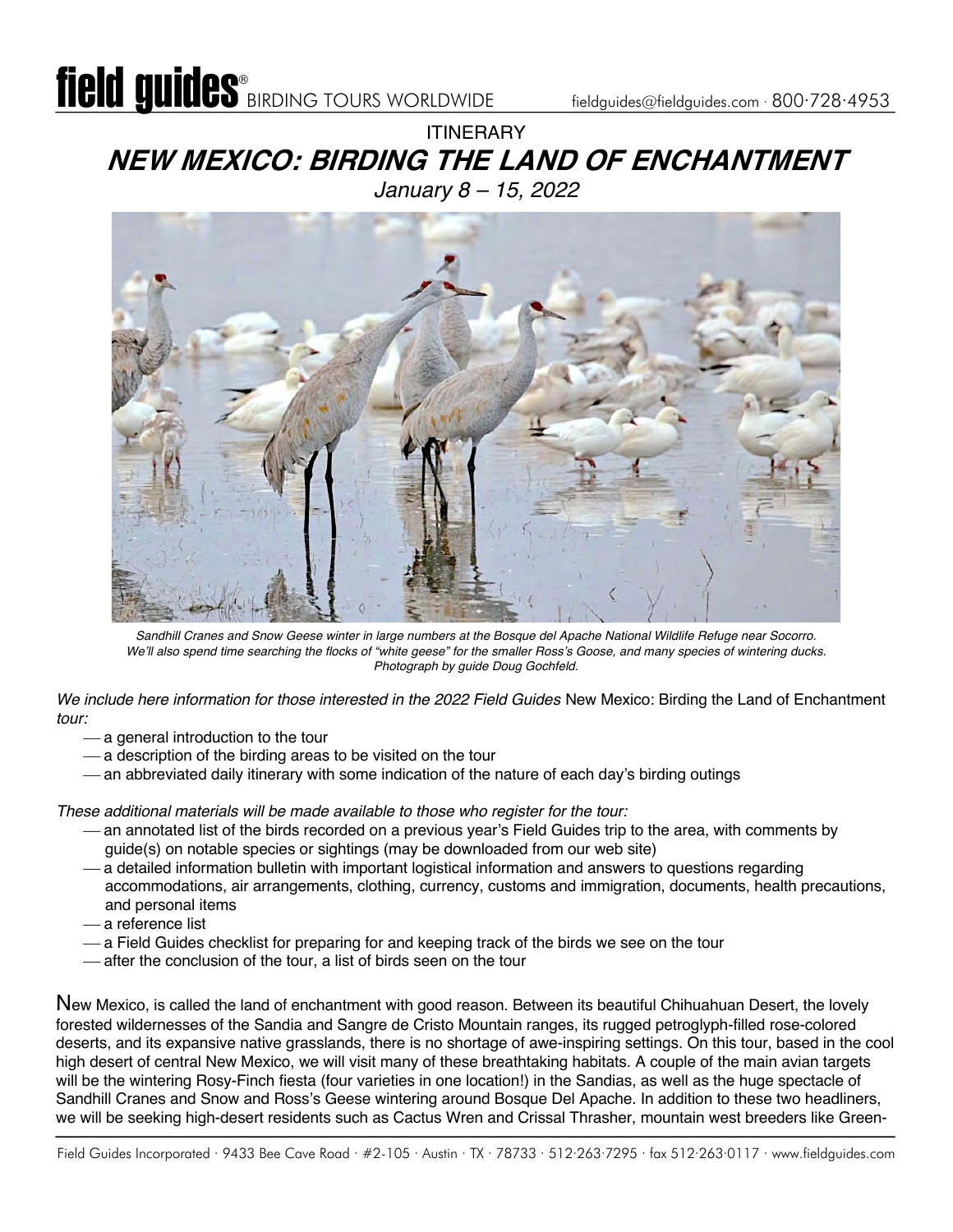tailed Towhee, Williamson's Sapsucker, Pinyon Jay, and Juniper Titmouse, birds with a more southwestern feel, like Phainopepla and Pyrrhuloxia, and some of the denizens of the western grasslands and prairies, like Ferruginous Hawk, Prairie Falcon, and multiple species of Longspurs.

We'll also have a chance to have a bit of a window in the rich art scene and cultural history of Santa Fe, with a few hours spent exploring the quaint and fascinating downtown of New Mexico's capital city.

**All participants will be required to confirm they will have completed a full COVID vaccination course at least two weeks prior to the tour** *(if you are getting a two-dose vaccine, this means you must receive your second dose two weeks prior to departure). Having a vaccinated group will greatly diminish but not eliminate the possibility of the group and individual participants being adversely affected by COVID-19.* **We are requiring all of our staff guides to be vaccinated.** *Note too that many travel destinations are or soon will be requiring proof of vaccination for entry to bypass testing delays or quarantine, and that entry requirements for a destination can change at any time.*



*Williamson's Sapsucker is a specialty of the western mountains. Photograph by guide Doug Gochfeld.*

We want to be sure you are on the right tour! Below is a description of the physical requirements of the tour. If you are *concerned about the difficulty, please contact us about this and be sure to fully explain your concerns. We want to make sure you have a wonderful time with us, so if you are uncomfortable with the requirements, just let us know and we can help you find a better fitting tour! Field Guides will not charge you a change or cancellation fee if you opt out within 10 days of depositing.*

#### **Physical requirements of this tour**

- **TRAILS & WALKING**: Moderate amounts of walking (up to 2 miles per outing), some of it on paved, dirt, or gravel roads, some on fairly wide trails, and some on uneven or narrower trails with obstacles such as rocks, fallen limbs, or tree trunks. Snow and ice is a distinct possibility (indeed it is almost certain on our couple of visits to the mountains). No steep trails, but participants should be able to walk up to 2 miles over undulating, sometimes uneven terrain (lightweight hiking boots recommended). Some slowly-paced walking at higher elevations (likely including some packed snow) should be expected, but is not guaranteed, and can be opted out of.
- **POTENTIAL CHALLENGES**: We cover much ground on this tour, and some days will feature long periods of time in the vans roadside birding with a bit of getting into and out of vans.
- **PACE**: Early mornings (6:30-7:00 a.m. breakfasts), with both morning and afternoon birding sessions but one or two afternoon breaks during the tour. On some afternoons, we will be in transit between lodgings. Most days will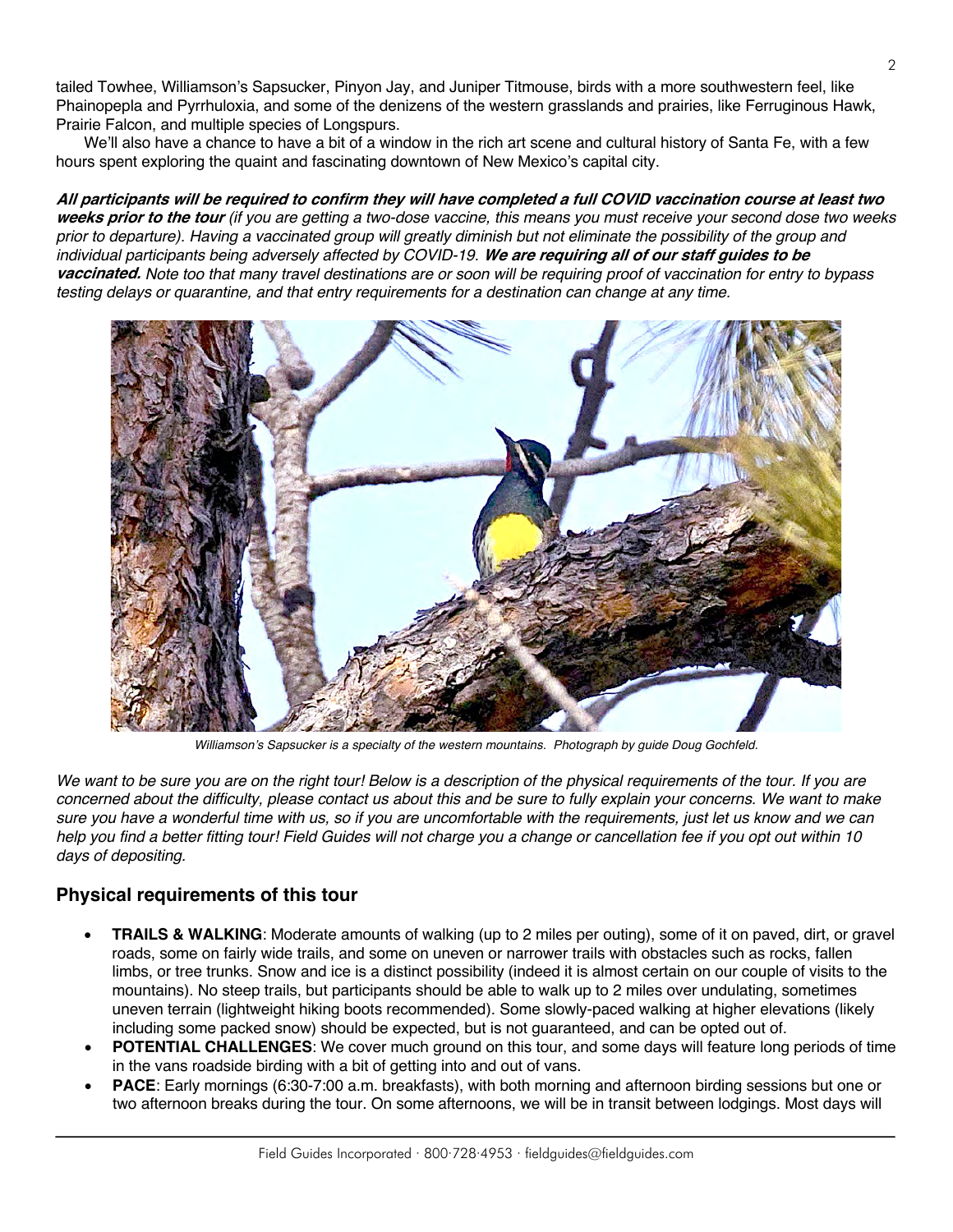**Bosque Del Apache NWR and the Socorro area**—Bosque Del Apache National Wildlife Refuge houses one of the most famous wildlife spectacles in the nation. A tremendous number of Sandhill Cranes and white geese (Snow Geese and Ross's Geese) pass through here each fall, and a large number stick around for the winter. We'll hope to see some nice roost fly-outs or fly-ins of these masses of birds, and then tour the refuge itself which has fantastic habitat throughout, especially for waterfowl. It's also great for mammals, such as Collared Peccary, Bobcat, and Elk. The nearby Magdalena Mountains may hold Chestnut-collared Longspur, Townsend's Solitaire, Pygmy Nuthatch, Golden Eagle, and a nice variety of woodpeckers including Acorn Woodpecker and Williamson's Sapsucker.

Junco. We may do some birding in the Pinyon-Juniper habitat on the east side of the mountains, where during some

winters there can be Pinyon Jay, irruptive winter finches like Evening Grosbeak, and Juniper Titmouse.

#### include a full day of birding with a lunch stop in a café or restaurant. We will usually return to the hotel in time for a shower before dinner, but on a few days, we may go directly from birding to dinner.

- **ELEVATION:** Birding on this tour will be from 4,000 feet to 10,500 feet.
- **WEATHER**: Winter weather in New Mexico is brisk. Expect temperatures in the low 30s in the evening, with days ranging from the low 30s to mid-50s F. It frequently will get into the 20s overnight, and in some places the all-time low temps are as low as 5 degrees F (exceptionally the highs can be into the 70s in the lowest elevation places, but it tends to be on the colder side of the aforementioned temperature range. Rain and snow showers, and gusty winds are possible.
- **VEHICLE SEATING**: So that each participant has equal opportunity during our travel, we employ a seat rotation system this tour. Participants will need to be flexible enough to maneuver to the back of the vehicle on occasion. Those who experience motion sickness will need to bring adequate medication for the duration of the tour, as we are not able to reserve forward seats for medical conditions.
- **BATHROOM BREAKS**: Whenever possible, we use modern, indoor restrooms, but on a couple of occasions, participants should be prepared to make a comfort stop in nature.
- **OPTING OUT**: Where we are staying multiple days in the same lodging, participants can easily opt to sit out a day or sometimes a half-day. This will not be possible on days when we are changing locations.

While we will attempt to see all bird species encountered, we will make a concerted effort to see the local specialties of New Mexico at this season. Some of these are quite common and conspicuous while others may take more time or may be the purpose of a visit to a particular locale.

If you are uncertain whether this tour is a good match for your abilities, please don't hesitate to contact our office. If they cannot directly answer your queries, they will put you in touch with the guide.



### **About the Birding Areas**

**Albuquerque and the Sandia Mountains**—The largest city in New Mexico will be where tour begins and ends, but there is also some excellent birding to be had here. Not only are there some good high desert habitats here, but the Sandia Mountains loom over the east side of town, giving us access to several habitat types from 5,000 feet (the elevation of Albuquerque) and over 10,000 feet (Sandia Crest). We will bird a few open spaces and refuges on the outskirts of town where we'll see a nice cross-section of residents including Cactus Wren, Juniper Titmouse, Woodhouse's Scrub-ay, Black-throated Sparrows, Rufous-crowned Sparrows, Canyon Towhees, and Curve-billed Thrashers, and we'll also have a shot at Sagebrush Sparrow, Crissal Thrasher, and Scaled Quail. Pure flocks Ross's Geese and Cackling Geese are also on the table here. In the Sandia Mountains themselves, the highlight will be the Rosy-Finch show. We have a good chance to see all four taxa of Rosy-Finches that occur here: Black, Brown-capped, and Gray-crowned (including the "Hepburn's" subspecies), and we should also see Steller's Jay, Mountain Chickadee, and Gray-headed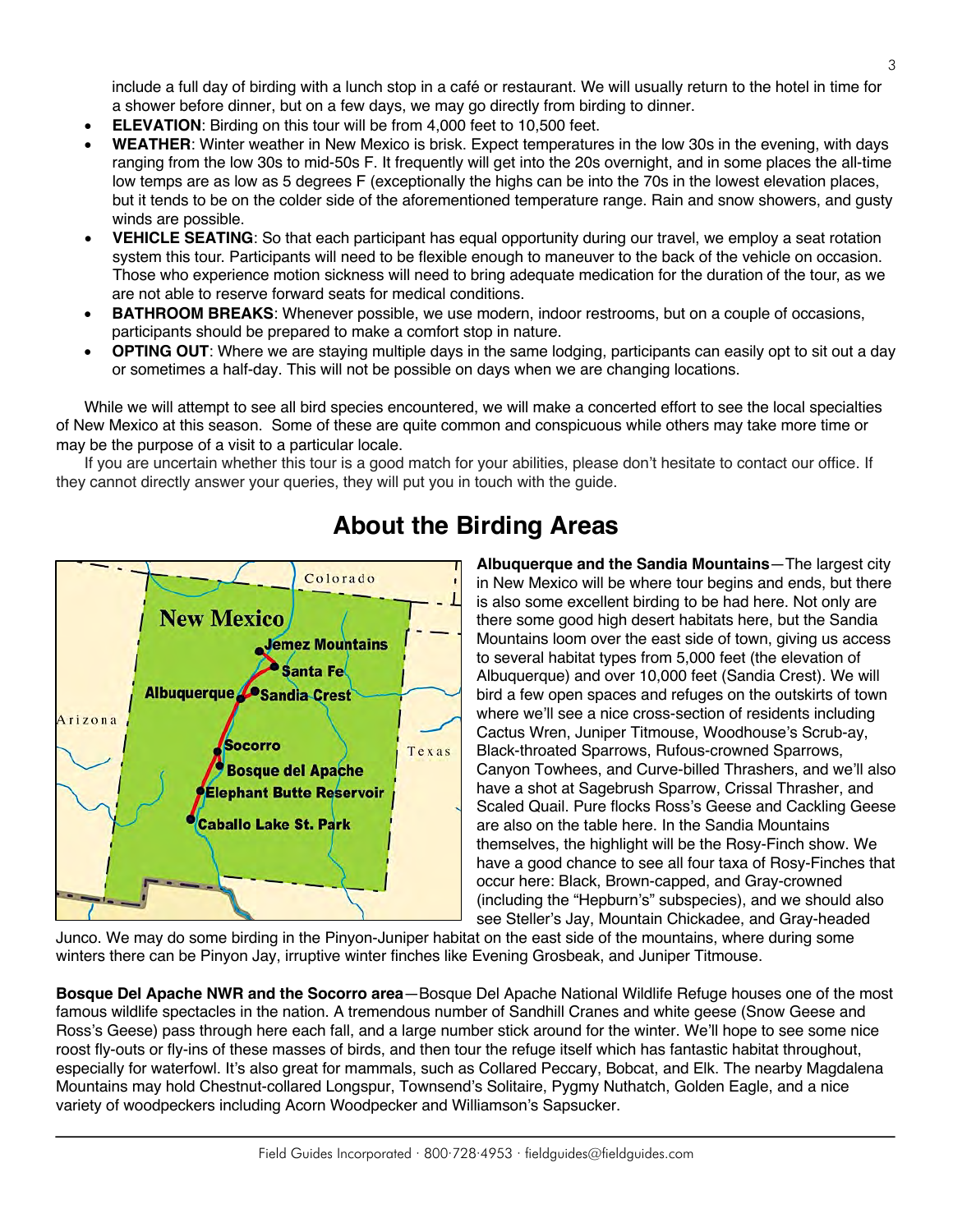**Elephant Butte Reservoir area-** This is one of the largest bodies of water in the state, and also one of the best places around to compare Clark's and Western Grebe side-by-side. We have a chance to see just about any waterbird that can turn up in New Mexico here. The areas near here and to the south offer chances at some species of the lower southwestern desert, including Verdin, Pyrrhuloxia, Phainopepla, and are also excellent migrant traps, regularly having birds from both the east and the west overwintering.

**Santa Fe**- The capital of New Mexico has a rich culture and tradition in the arts, and in addition to birding in the area, we'll also have some time to explore the downtown area, which has many art shops and several interesting museums including the Georgia O'Keeffe Museum and the New Mexico History Museum. The nearby Jemez Mountains and Sangre de Cristo Mountains are another chance at the higher elevation species which we may not have picked up, (ones that don't occur farther south, such as Clark's Nutcracker and Gray Jay, are scarce but possible in these ranges), and the Pinyon-Juniper foothills and Ponderosa Pine-filled canyons could give us more chances for Pinyon Jay, Woodhouse's Scrub-Jay, Juniper Titmouse, and Williamson's Sapsucker.



*We'll look for four different types of Rosy-finches at the Sandia Crest. Here are two Black and one Gray-crowned that were seen on a previous Field Guides tour. Photograph by guide Doug Gochfeld.*

# **Itinerary for New Mexico: Birding the Land of Enchantment**

**Day 1, Sat, 8 Jan. Arrival in Albuquerque. Please arrive at our hotel no later than 5:00 p.m.** We will meet in the lobby of our hotel at 6:00 p.m. for introductions and to head over to dinner. Night in Albuquerque.

**Day 2, Sun, 9 Jan. Sandia Crest.** After breakfast we'll head out and bird one or two lower lying locations around Albuquerque, perhaps looking for Pinyon Jay, Sagebrush Sparrow, and Evening Grosbeak (if any are around), before we climb up into the Sandia Mountains, ending at the Sandia Crest. Here we'll hope to find lots of Rosy-Finches at the feeders- some of the southernmost Rosy-Finches in the world! It may be very cold at the peak (10,000 feet) though sunny mornings can feel warmer than it is. We may go for a short walk in the conifer forest near the crest to try and pull out some winter finches as well. We may also check some of the lower elevations along the mountain road for species not found at the summit. We will be birding along dirt trails or roadsides today, but there may be snow or ice up high, so you're your footwear accordingly. Night in Albuquerque.

**Day 3, Mon, 10 Jan. Albuquerque to Socorro.** We will leave Albuquerque and head south towards Bosque Del Apache NWR perhaps having another shot at the birds in the foothills of the Sandias like Pinyon Jay and Juniper Titmouse if we missed them the day prior. We will head south through some agricultural areas, where we'll especially keep our eye out for Prairie Falcon, Ferruginous Hawk, and Chestnut-collared and McCown's Longspurs. If we get into Socorro early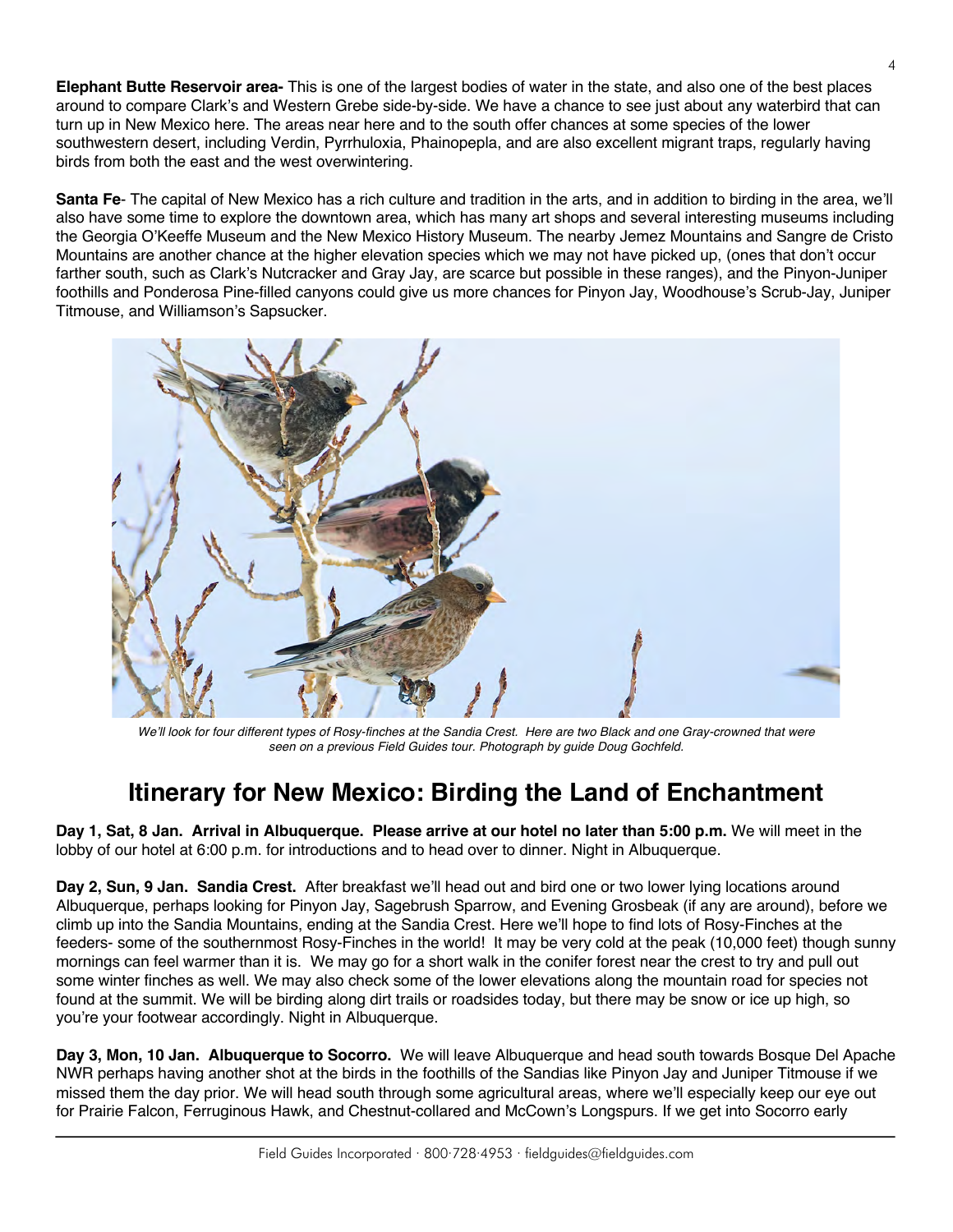enough, we may continue right down to the refuge, to get our first taste of the Sandhill Cranes coming in to roost. Night in Socorro.

**Day 4, Tue, 11 Jan. Bosque Del Apache NWR to Percha Dam.** This will be a very early morning, as we want to be at the refuge with a chance to see the Geese and Cranes flying around at sunrise. What we see will be greatly impacted by where on the refuge the birds are roosting, as they are sometimes in closed parts of the refuge, but there should be a spectacle of lots of birds flying around either way. We will then bird the area looking for specialties like Crissal Thrasher, and enjoying the refuge visitor's center (with gift shop) and bird feeders, as well as the extensive and waterfowl-filled auto loop. We will then head south, stopping at Elephant Butte Reservoir, and ending up down at Percha Dam, part of Caballo Lake State Park, where we'll be birding along a riparian corridor and great migrant trap looking for overwintering oddities as well as Phainopepla, Pyrrhuloxia, and Black Phoebe. Night in Socorro.

**Day 5, Wed, 12 Jan. Bosque del Apache NWR to Santa Fe.** We will start off today birding locally in the Bosque del Apache area once again, with our exact itinerary depending on conditions and what birds have been around. As we make our way north, we'll be able to look for a couple of other miscellaneous species, depending on what has been seen in the region and what we have so far seen. We will continue through Albuquerque to the state capitol, Santa Fe. Night in Santa Fe.



*The Greater Roadrunner is an icon of the American West, and the State Bird of New Mexico. We'll watch for these large ground-dwelling cuckoos as we cross the state. This one is warming itself by fluffing the feathers on its back, exposing a patch of dark skin that soaks up the warmth from the sunlight. Photograph by guide Doug Gochfeld.*

**Day 6, Thu, 13 Jan. Sangre de Cristo Mountains and Santa Fe.** We will start off by driving up towards the "Atomic City", Los Alamos, northwest of Santa Fe. Our exact itinerary will depend on local trail and birding conditions, as well as what we have and haven't experienced. Between the Jemez Mountains, which overlook Los Alamos, and the canyons in and around the city, we will have chances for a wide array of species, including Williamson's Sapsucker, Pygmy Nuthatch, Red Crossbill, Lewis's and Acorn Woodpeckers, and perhaps Pinyon Jay and American Three-toed Woodpecker. Depending on how expediently our birding goes, we may have a couple of hours in the afternoon to explore some of the cultural attractions in the city of Santa Fe. Night in Santa Fe.

**Day 7, Fri, 14 Jan. Santa Fe to Albuquerque.** We will start off by birding the Santa Fe area, with the birding dependent on how we have done with various target species on prior days, and then work our way down towards Albuquerque, birding along the way. We will arrive back in Albuquerque in the late afternoon or evening for dinner. Night in Albuquerque.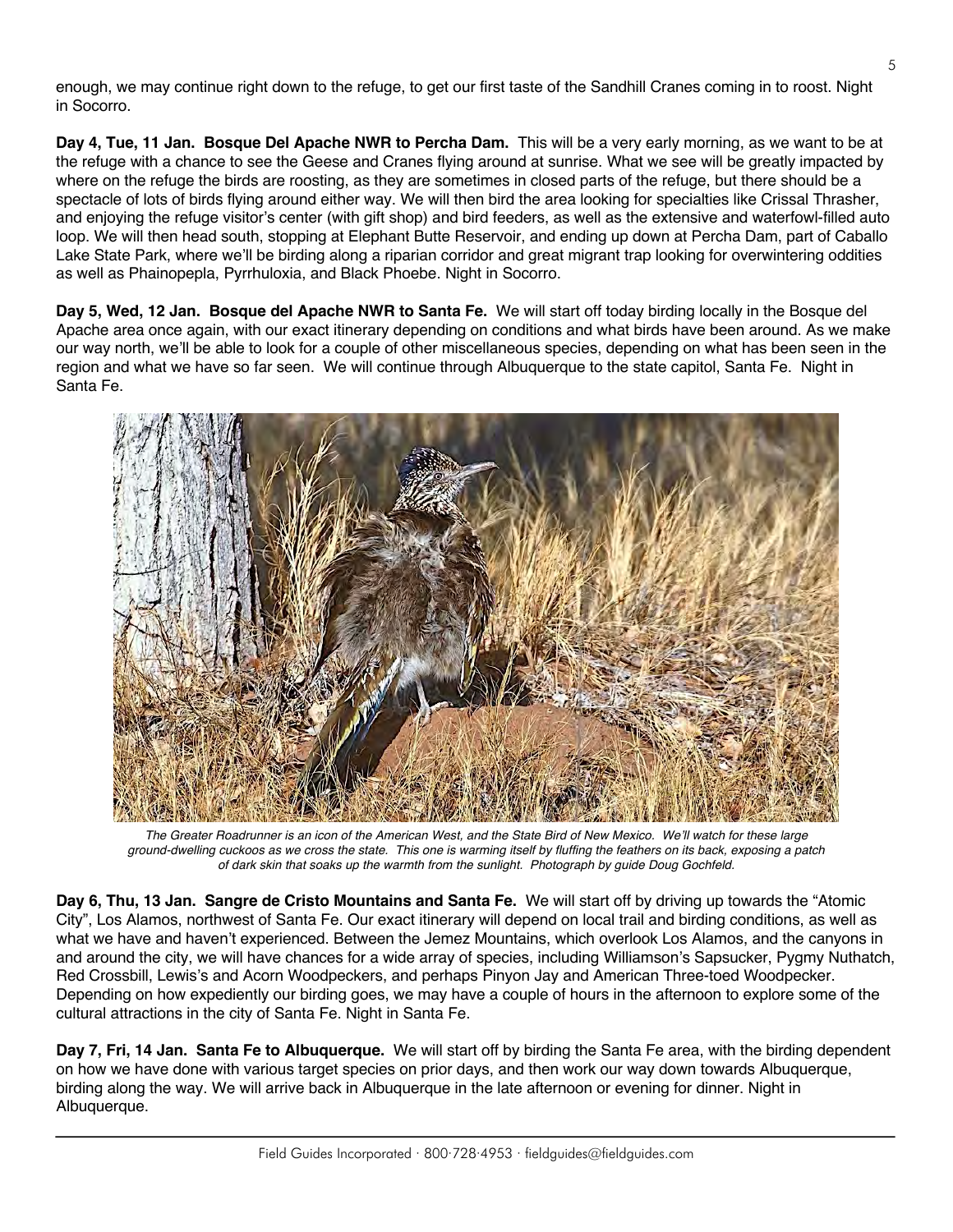**Day 8, Sat, 15 Jan. Birding Albuquerque and Departure.** You may schedule your flight home at any time today, with the images of crowds of cranes, gaggles of geese, and swarms of rosy-finches still filling your brain. Bon Voyage!

### **About Your Guide**

**Doug Gochfeld** was born and raised in Brooklyn, NY, and his interest in birds was sparked at a young age, in part by his father. This interest soon spiraled into a full-blown obsession for Doug for a few years before he abruptly shelved it, in favor of baseball, for several adolescent years. He picked up his interest in birds again in College and once again became a dedicated/obsessed birder. For several years before starting to lead a full slate of tours for Field Guides in 2016, he traveled extensively as a working birder. These field jobs have included multiple seasons monitoring migration at the legendary migration hotspots of Cape May, New Jersey, and Eilat in Israel. He also guided on St. Paul Island, in Alaska's Pribilof Islands, for parts of four years.

**"Doug** *was truly amazing--in finding birds and in relating to me personally as a participant. He was patient and kind in understanding my lack of extensive birding experience and in trying to help me." C.S., Arizona's Second Spring*

Doug is a Leica Pro Staff member, and he has been a regular leader at birding festivals in Texas, Ohio, Florida, New Mexico, and Virginia. He has worked in Alaska, Suriname, and Brazil studying the breeding and wintering ecology of shorebirds, which hold a special place in his heart. His strongest interests in birding are migration, vagrancy, and patterns of distribution, and he's always excited to share his enthusiasm in, and knowledge of, these subjects and much more on his tours, whether close to home or halfway around the world.

Visit https://fieldguides.com/our-staff/ for Doug's complete tour schedule; just click on his photo.

## **Financial Information**

**FEE: \$2775 from Albuquerque DEPOSIT: \$300 FINAL PAYMENT DUE: September 10, 2021 SINGLE SUPPLEMENT (Optional\*): \$495 LIMIT: 7**

#### **Special Note: Tour fees may be subject to change due to the global economic effects of COVID-19.**

We have published the itinerary and price for this tour with the understanding that during these uncertain times we are likely to encounter unforeseen changes. Some of our tours may incur higher costs due to increases in currency exchange rate fluctuations or COVID-19 related fees imposed by countries and/or suppliers. Travel and hospitality companies all over the world have been adversely affected by the pandemic, and there is no guarantee that all of the lodging and transportation we have booked for this tour will still be available at the time of departure. We hope to maintain our services as indicated in our itinerary as well as our published tour fee. However, if changes are required we will make every effort to maintain the quality of the itinerary as it is published with the most appropriate substitutions available. Should any necessary changes or other unforeseen causes result in an increase in service rates to us, we reserve the right to pass on those increases in fees to the tour participant.

#### **Other Things You Need to Know**

**TOUR MANAGER:** The manager for this tour is Nicole Cannon. Nicole will be happy to assist you in preparing for the tour. If you have any questions, please don't hesitate to call her at 512-900-7792 or email her at ncannon@fieldguides.com.

**AIR ARRANGEMENTS**: **Please plan to arrive at our hotel in Albuquerque no later than 5:00 p.m. on Day 1 (January 8). Participants may depart on Day 8 (January 15) at any time.** Field Guides is a full-service travel agency and your tour manager will be happy to assist you with flights to join this tour. Field Guides does not charge a service fee for these services to clients booking a tour. However, we understand that tech-savvy clients often prefer to shop online or that you may wish to use mileage to purchase tickets. Regardless of which method you choose, your tour manager will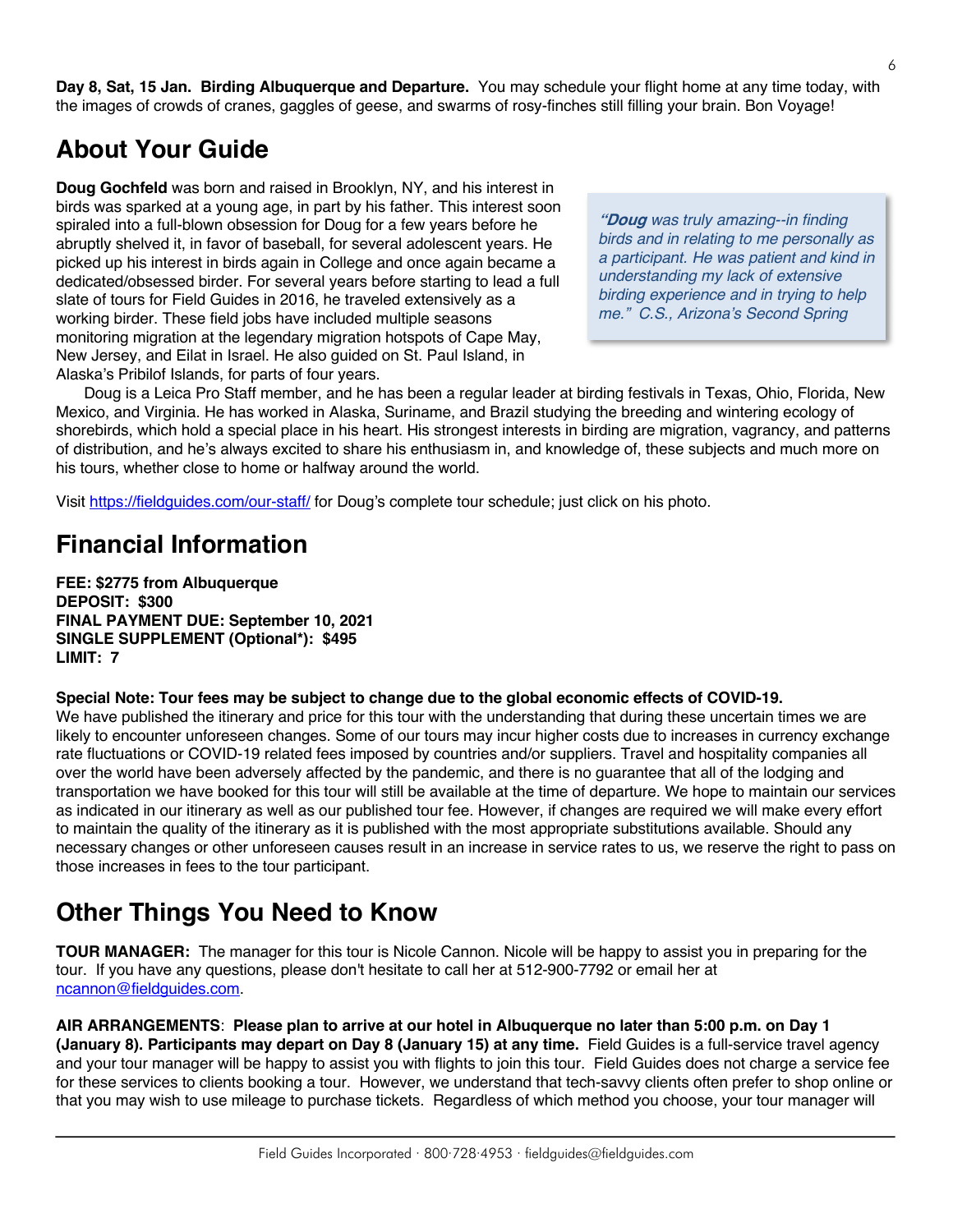be happy to provide assistance regarding ticket prices and schedules, along with rental cars and extra hotel nights as needed.

Please be sure to check with your tour manager prior to purchasing your ticket to make sure the flights you have chosen will work well with the tour itinerary and that the tour is sufficiently subscribed to operate. Once purchased, most airline tickets are non-refundable and carry a penalty to change. Field Guides cannot be responsible for these fees. **Also, it is imperative that we receive a copy of your comprehensive flight itinerary—including any and all flights not covered in the tour fee—so that we may track you in the event of missed connections, delays, or other mishaps.**

**LUGGAGE:** Please be aware that many airlines have recently modified their luggage policies and are charging additional fees for checked bags. Updates could easily occur before your departure, so you may wish to contact your airline to verify the policy. Additional charges for bags on any flights, whether these are covered by the tour fee or not, will be the client's responsibility.

**TOUR INCLUSIONS/EXCLUSIONS: The tour fee is \$2775** for one person in double occupancy\* from Albuquerque. It includes all lodging from Day 1 through Day 7, all meals from dinner on Day 1 through breakfast on Day 8, all ground transportation, entrance fees, and the guide services of the tour leader(s). Tipping at group meals and for drivers, porters, and local guides is included in your tour fee and will be handled for the group by your Field Guides leader(s). However, if you would like to recognize your Field Guides leader(s) or any local guide(s) for exceptional service, it is entirely appropriate to tip. We emphasize that such tips are optional and not expected.

The above fee does not include your airfare to and from Albuquerque airport taxes, any checked or carry-on baggage charges imposed by the airlines, any alcoholic beverages, optional tips to local drivers, phone calls, laundry, or other items of a personal nature.

The **single supplement** for the tour is **\$495**. Our tour fees are based on double occupancy; one-half the cost of a double room is priced into the tour fee. The single supplement is calculated by taking the actual cost of a single room and subtracting one-half the cost of a double room (plus any applicable taxes).

\*If you have a trusted friend, relative, or significant other with whom you wish to share a room on tour, please let us know and your tour manager will make that assignment. However, due to recommendations from the CDC, Field Guides is not currently pairing roommates who do not know each other, and the single supplement will apply if you do not have a roommate. As of this writing (June 23, 2021), we are reviewing these CDC recommendations carefully and often and will let you know if that changes.

**TOUR LIMITS:** Our limits are firm and we don't exceed the limit by one to accommodate a couple when only one space remains open. However, on occasion, we will send along a guide in training on a tour. In these cases, one seat in the van or bus will be taken by the guide in training. Our guides will have a rotation system within the vehicle so that clients share the inconvenience equally. We hope this minor inconvenience will be more than offset by the advantages of having another guide along.

**TOUR REGISTRATION: To register for this tour, please [contact our office](https://fieldguides.com/contact-us/)**. Our office will be in touch with you by email by the next business day (Mon-Fri) with instructions on how to complete our new electronic registration form and medical questionnaire. (We are no longer accepting the paper version.)

Please mail your **deposit of \$300** per person, or see our Payment Options at [https://fieldguides.com/payment](https://fieldguides.com/payment-options/)[options/](https://fieldguides.com/payment-options/) . **Full payment** of the tour fee is due 120 days prior to departure, or **by September 10, 2021. We will bill you for the final payment at either 120 days or when the tour has reached sufficient subscription to operate, whichever date comes later.**

Please note that if you are traveling on a tour **outside your country of domicile** (for example, outside the US for US residents), we will require **proof of travel insurance**. Since the cost of your trip insurance and airline tickets is generally non-refundable, please do not finalize these purchases until you have received final billing for the tour or have been advised that the tour is sufficiently subscribed to operate by your tour manager.

**SMOKING:** Almost all of our clients prefer a smoke-free environment. If you smoke, please be sensitive to the group and refrain from smoking at meals, in vehicles, and in proximity to the group on trails and elsewhere.

**CANCELLATION POLICY**: Refund of deposit and payment, less \$100 handling fee, will be made if cancellation is received up to 120 days before departure. If cancellation occurs between 119 and 70 days before the departure date, 50% of the tour fee is refundable. Thereafter, all deposits and payments are not refundable.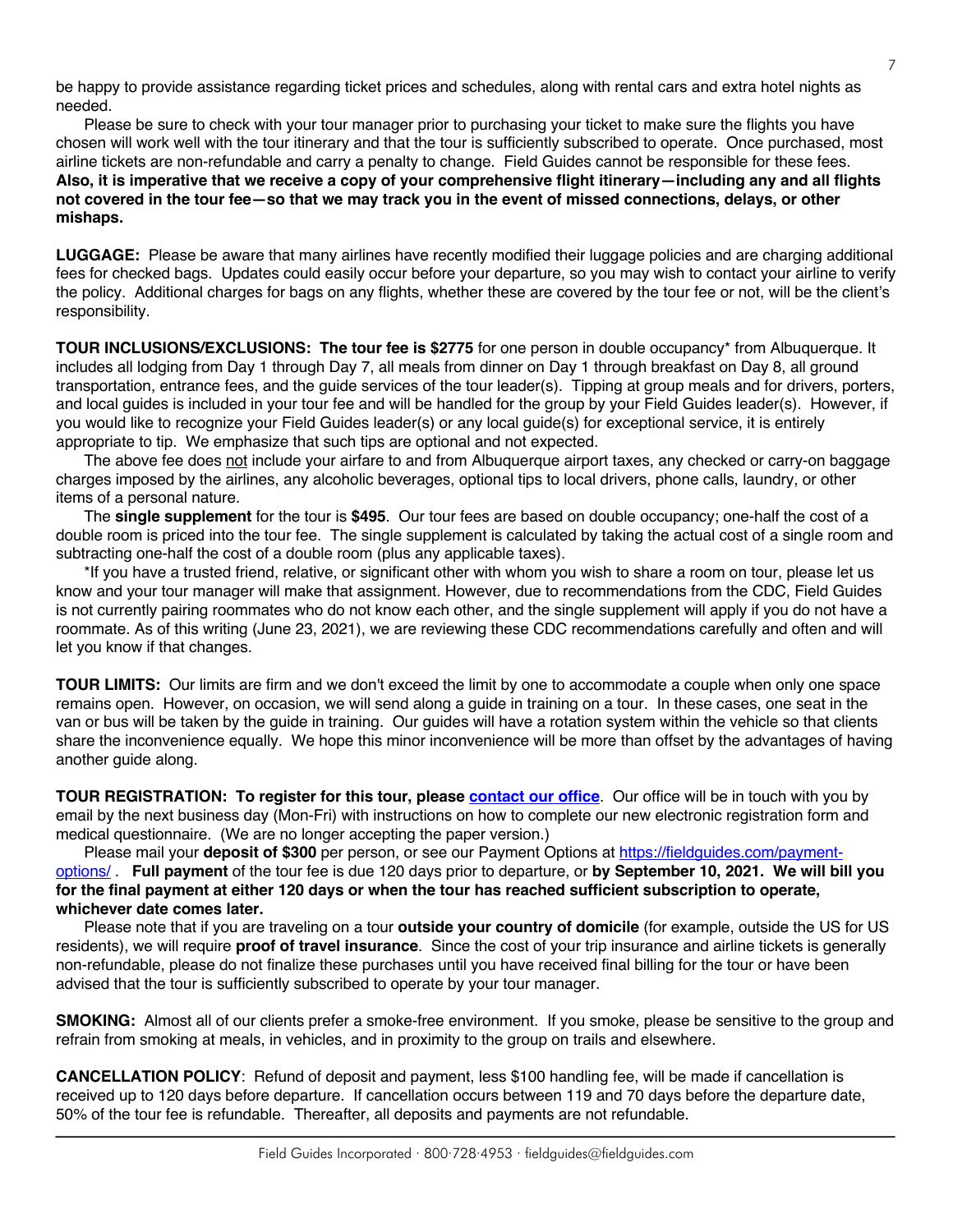This policy only applies to payments made to Field Guides for tour fees (and any services included in those fees). Airline tickets not included in the tour fee and purchased separately often carry penalties for cancellation or change, or are sometimes totally non-refundable. Additionally, if you take out trip insurance the cost of the insurance is not refundable so it is best to purchase the policy just prior to making full payment for the tour or at the time you purchase airline tickets, depending upon the airlines restrictions.

Field Guides reserves the right to cancel any tour prior to departure, in which case full refund will constitute full settlement to the passenger. The right is reserved to substitute in case of emergency another guide for the original one.

**TRIP CANCELLATION & MEDICAL EMERGENCY INSURANCE:** We strongly recommend you consider purchasing trip cancellation (including medical emergency) insurance to cover your investment in case of injury or illness to you or your family prior to or during a trip. If you are traveling on a tour **outside your country of domicile** (for example, outside the US for US residents), we will **require proof of travel insurance**. Because we must remit early (and substantial) tour deposits to our suppliers, you acknowledge and agree that we will not issue a refund when cancellation occurs within 70 days of departure, and only a partial refund from 70 to 119 days prior to departure (see CANCELLATION POLICY). In addition, the Department of State strongly urges Americans to consult with their medical insurance company prior to traveling abroad to confirm whether their policy applies overseas and if it will cover emergency expenses such as a medical evacuation. US medical insurance plans seldom cover health costs incurred outside the United States unless supplemental coverage is purchased. Furthermore, US Medicare and Medicaid programs do not provide payment for medical services outside the United States.

When making a decision regarding health insurance, Americans should consider that many foreign doctors and hospitals require payment in cash prior to providing service and that a medical evacuation to the United States may cost well in excess of \$50,000. Uninsured travelers who require medical care overseas often face extreme difficulties. When consulting with your insurer prior to your trip, please ascertain whether payment will be made to the overseas healthcare provider or whether you will be reimbursed later for expenses that you incur.

US citizens will receive information from us regarding optional tour cancellation/emergency medical insurance. Our agent, CSA, will insure for trip cancellation and interruption, medical coverage, travel delay, baggage loss and delay, and emergency medical transportation. If you purchase the insurance prior to, or within 24 hours of making final payment for the tour, and cover all non-refundable parts of the trip (including any non-refundable flights and in some cases, other arrangements), pre-existing conditions are covered. You may purchase your CSA policy on-line by visiting our website at https://fieldguides.com/trip-cancellation-insurance/ and clicking the link to CSA. The CSA webpage also includes a contact number.

**Currently we are unable to offer CSA insurance policies to residents of New York and Hawaii**. We have had clients provide positive feedback after acquiring insurance thru InsureMyTrip (https://www.insuremytrip.com/) in the past, and would suggest that company as an alternative. When purchasing insurance with a company other than CSA, you will want to understand whether the timing of your purchase will affect coverage before paying your first deposit. Insurance purchase requirements can vary from company to company, and such requirements could limit your options if you do not look into this until making your final payment for your tour. Please let us know if you have any questions about this.

Please note, once the insurance is purchased it is non-refundable, so please check with your tour manager prior to making the purchase to assure the tour will operate as scheduled. Citizens of other countries are urged to consult their insurance broker.

**RESPONSIBILITY:** For and in consideration of the opportunity to participate in the tour, each tour participant and each parent or legal guardian of a tour participant who is under 18 agrees to release, indemnify, and hold harmless Field Guides Incorporated, its agents, servants, employees, shareholders, officers, directors, attorneys, and contractors as more fully set forth in the Release and Indemnity Agreement on the reverse side of the registration form. Field Guides Incorporated acts only as an agent for the passenger in regard to travel, whether by railroad, motorcar, motorcoach, boat, airplane, or other means, and assumes no liability for injury, damage, loss, accident, delay, or irregularity caused by defect in such vehicles or for any reason whatsoever, including the acts, defaults, or bankruptcies of any company or person engaged in conveying the passenger or in carrying out the arrangements of the tour. You acknowledge and agree that Field Guides Incorporated is not responsible for losses or additional expenses due to delay or changes in air or other services, sickness, weather, strike, war, quarantine, or other causes. The tour participant shall bear all such losses and expenses. Field Guides Incorporated reserves the right to substitute hotels of similar category for those indicated and to make any changes in the itinerary where deemed necessary or caused by changes in air schedules. Field Guides Incorporated reserves the right to decline to accept or to retain any person as a member of any tour. Baggage is at owner's risk entirely.